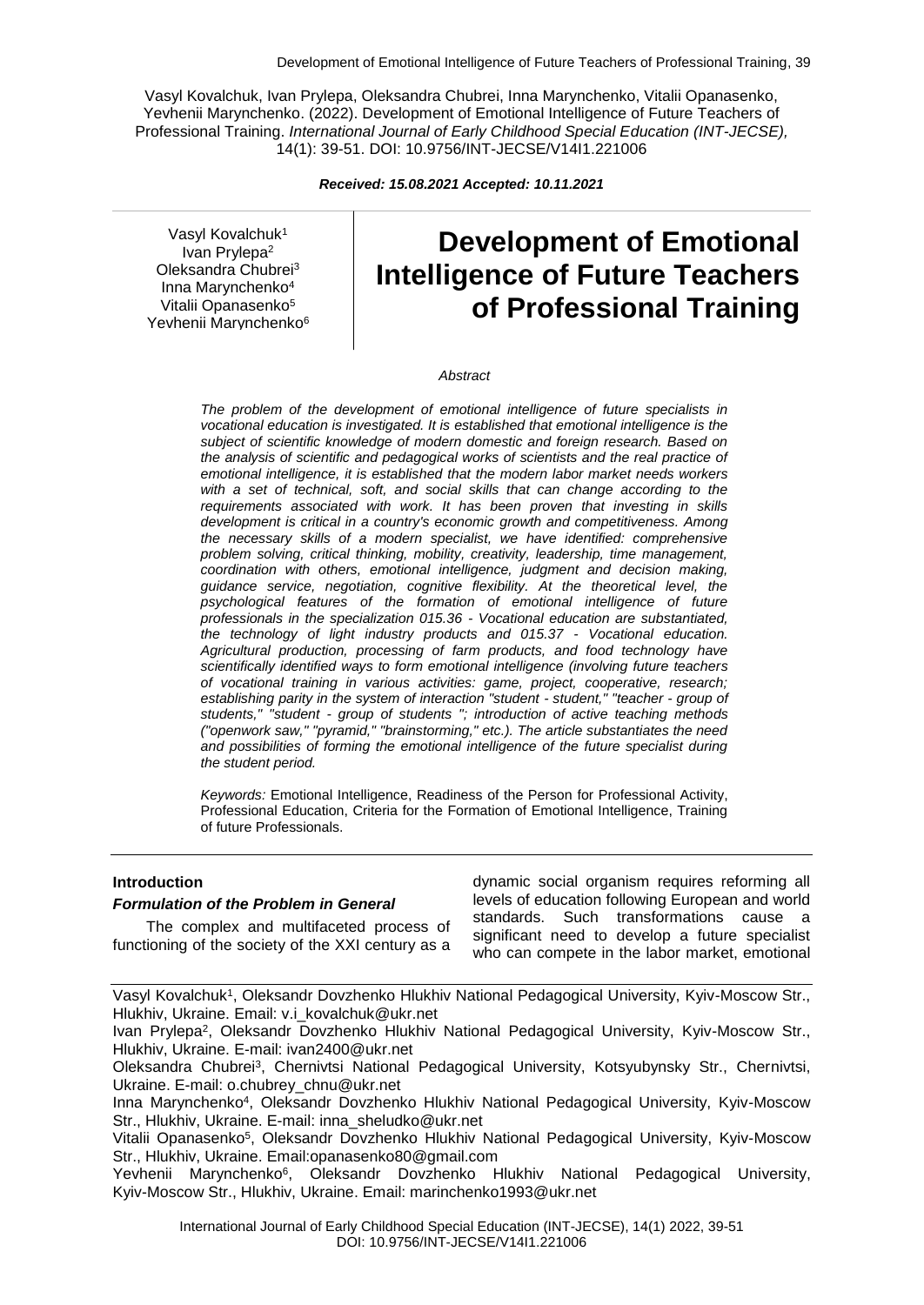intelligence for its effective social adaptation, and successful professional activity in a multifaceted educational environment (Ampleeva, 2013).

The growing uncertainty and variability of the educational environment exacerbate the harmonious correlation (emotional health) and external (professional adaptability) of the teacher's well-being. In this regard, the study of the role of emotional intelligence in the structure of professional training of teachers of vocational training, his ability to understand and manage emotions.

At the end of the XX century, the idea was formed that abilities allow a person to interact productively with other people to carry out practical professional activities, mainly teaching.

The modern labor market needs workers with a set of technical, soft, and social skills that can change according to the job requirements. Therefore, investing in skills development is a critical factor in a country's economic growth and competitiveness. At the same time, a constant challenge for the governments of many countries is to ensure a balance between solid fundamental skills and specific skills for specific professions. Qualified and flexible staff are a vital element of any company's competitiveness and are critical to a country's economic growth. The task is to ensure the availability of (Cross-sectoral export strategy "Skills Improvement", 2019).

Project "Education and Skills 2030", skill is the ability and ability to perform processes and use their knowledge to achieve the goal responsibly. Skills are part of a holistic concept of competence that includes mobilizing knowledge, skills, attitudes, and values to meet complex requirements.

The OECD 2030 Learning Compass distinguishes three different types of skills (OECD, 2018):

- Cognitive and metacognitive skills, which include critical thinking, creative thinking, learning to learn, and self-regulation;
- Social and emotional skills, which include empathy, self-efficacy, responsibility, and cooperation;
- Practical and physical skills, which include the use of new information and communication technology devices.

Social and emotional skills are a set of individual abilities that can be manifested in consistent patterns of thoughts, feelings, and behaviors that allow people to develop, nurture their relationships at home, school, work, and society and fulfill their civic responsibilities of OECD (2018); OECD.

Social and emotional skills are increasingly recognized as necessary by workers whose work requires complex social interactions that technology cannot replace. Such professions include the teaching profession. Thus, in order to adapt to technological advances, workers must also acquire social skills, including persuasion and negotiation (Berger and Frey, 2015; Ningsih et al., 2021).

Social and emotional skills improve academic and labor market prospects. Learning success also depends on developing social and emotional skills, such as perseverance, self-control, responsibility, curiosity, and emotional stability. Recent studies show that social and emotional skills also directly affect employment success, professional status, and income (OECD, 2016).

Among the necessary skills of a modern specialist, we have identified: comprehensive problem solving, critical thinking, mobility, creativity, leadership skills, time management, coordination with others, emotional intelligence, judgment and decision making, guidance service, negotiation, cognitive flexibility (Kovalchuk, et al., 2020).

According to the director of the Center for Emotional Intelligence Development of Jaeger University, M. Bracket, the generation of young professionals who grew up in an environment of emotional education, gained new knowledge most constructively at the right time, can make the world a more pleasant place to live. That is why the problem of developing emotional intelligence in the structure of training future professionals is highly relevant (Nazarchuk, 2018).

In this context, the development of the personality of the future teacher of vocational training acquires special significance, not only in terms of equipping him with professionally necessary scientific and theoretical knowledge but also in terms of his emotional essence. This necessitates the transition from an authoritarian-disciplinary learning model to a personality-oriented one, the defining feature of which is mutual understanding, interaction, creative cooperation (Kovalchuk & Sheludko, 2019).

Emotional intelligence in the system of teacher training can be considered as a cross-disciplinary skill. The formation of emotional intelligence of future teachers of vocational training is one of the most critical levers for developing the system of vocational education in Ukraine. That is why the modern future specialist needs to work on himself; to improve the ability to realize and manage their own emotions; put yourself in the place of another; understand and accept the feelings and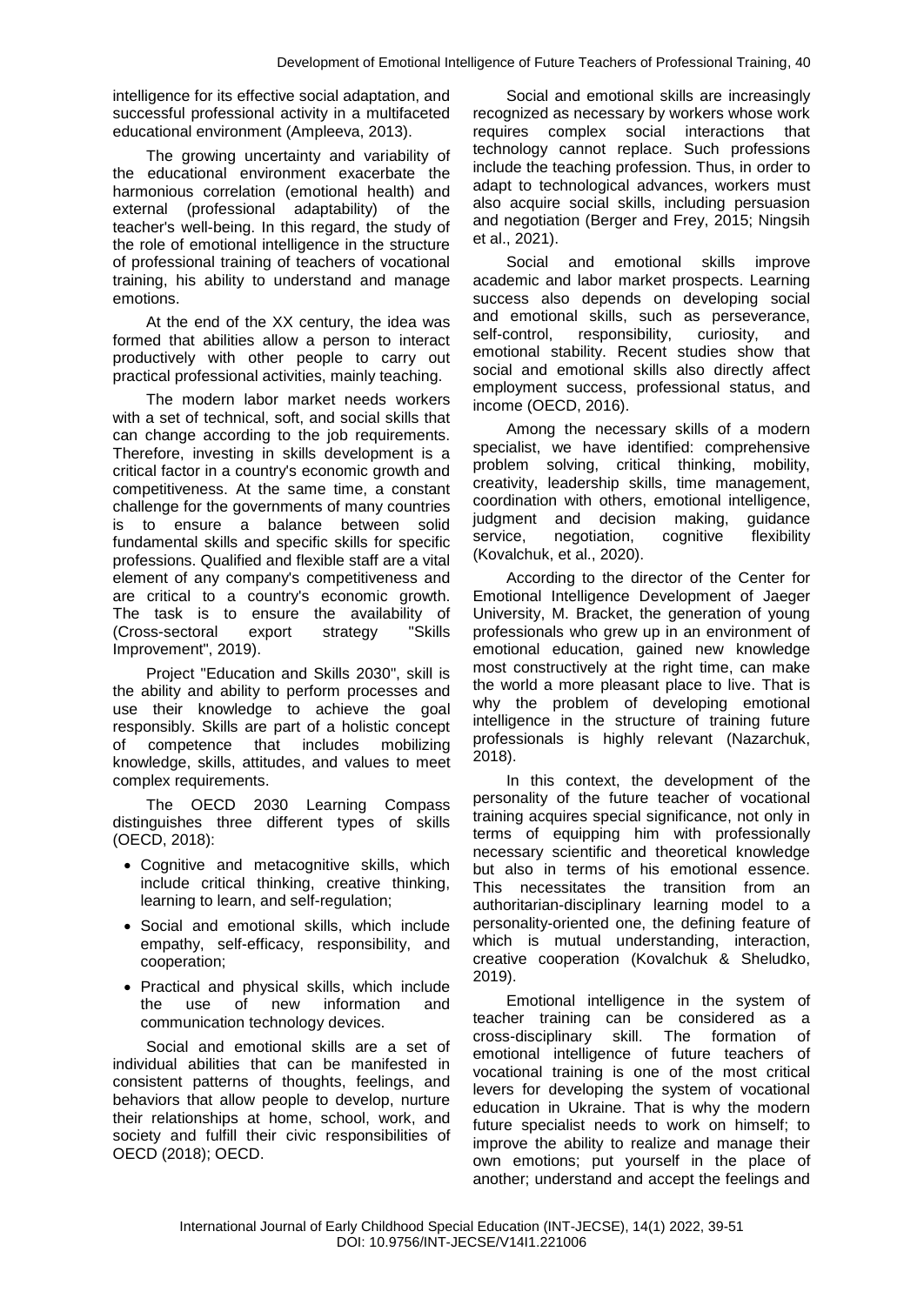experiences of each individual; interact assertively; provide and receive feedback, resolutely and culturally counteract destructive behavior in the group. Achieving a high level of formation of emotional intelligence is carried out through increasing performance in student learning. After all, the holistic perception of the educational material takes place when the student analyzes the material and emotionally perceives it. Thus, emotionality creates a "platform" for learning new knowledge (Kovalchuk & Sheludko, 2019; Salawali et al., 2021).

The scientific problem is that there is no definitive justification for the need for an appropriate level of development of emotional intelligence to ensure the highest level of readiness of a teacher of vocational training for professional activities.

## **Literature Review**

## *Analysis of Recent Research and Publications*

The issue of intelligence is widely studied and discussed by scientists from different countries at different levels and is far from being solved today. There is still no established opinion about the definition of "intelligence," whether it exists as a separate phenomenon, its nature, and its external and internal factors affect the development of intelligence and the success of the subject of various tasks. There is also no agreement on the number of types of intellect and methods of measuring intellectual abilities. However, the appearance in recent decades of many publications devoted to studying the phenomenon of intelligence has contributed significantly to the expansion of understanding of this fundamental phenomenon (Ampleeva, 2013).

Recently, in both foreign and domestic psychology, there has been a growing interest in the study of emotional intelligence as a construct that provides an opportunity to build interpersonal relationships based on understanding both their own emotions and feelings and others (D. Goleman; J. Meyer; P Seloway, 2009; Farooqui et al., 2018). Modern psychological research examines various aspects of emotional intelligence: problems of measurement and application in practice (L. Kolisnyk, D. Lusin, 2010; Komilova et al., 2021), the relationship with leadership (L. Averchenko, I. Andreeva, etc.), the role in professional activities (V. Kuteeva, G. Yulina) and others, the development of emotional intelligence and its components (M.O. Manoilova, M.A. Nguyen, O.M. Pryimachenko, K. Saarni).

The works of V. Dyman, A. Dudoladova, M. Zhuravlyova, V. Zarytska, O. Myloslavska, O. Nechyporuk, and other psychological and pedagogical science specialists are devoted to the disclosure of the peculiarities of the development of emotional intelligence in specialists of humanities. Furthermore, scientists have substantiated and experimentally tested the means of developing emotional intelligence components in the professional training system of specialists in societies.

The scientific opinion covers the experience of forming professional mobility of future engineers (M. Balikaeva, S. Kaplina), technical specialists (L. Merkulov 2011; Putri et al., 2021), students of the technical university (O. Maligina), students of information specialties (V. Dunin), teachers of higher school (L. Amirova, L. Goryunova, V. Hrynko, Y. Dvoretska, 2010; Widana et al., 2021), future teachers (B. Igoshev), social pedagogues (O. Bezpalko) and others. Furthermore, the relationship between professional mobility and professional development and the formation of a professionally successful personality was considered by S. Kugel, T. Frolov, and others.

The problem of the development of emotional intelligence of the future teacher of vocational training was studied by such scientists as G.M. Andreeva, O.V. Bilokon, D. Goulman, D. Caruso, N.V. Kovriga, D.V. Lucin, J. Meyer, E.L. Nosenko, P. Selovey, O.V. Tarasova.

The first and most well-known model of emotional intelligence in scientific psychology was developed by P. Selovey and J. Meyer in 1990. They also introduced the term "emotional intelligence" into psychology. These scientists defined emotional intelligence as "the ability to track one's own and others' feelings and emotions, to distinguish them, and to use this information to guide one's thinking and actions."

Domestic and foreign scientists studying the phenomenon of emotional intelligence and its individual components and their functional characteristics indicate that this construct contributes to the individual's achievements and is the basis of his successful professional activity.

According to research (Klimenko, 2020), it is known that almost 80% of success in the social and personal spheres of life of any specialist determines the level of development of emotional intelligence – EQ, and only 20% – the well-known IQ. Therefore, the problem of studying the generalized characteristics of emotional intelligence becomes important in the context of professional training of future teachers of vocational training.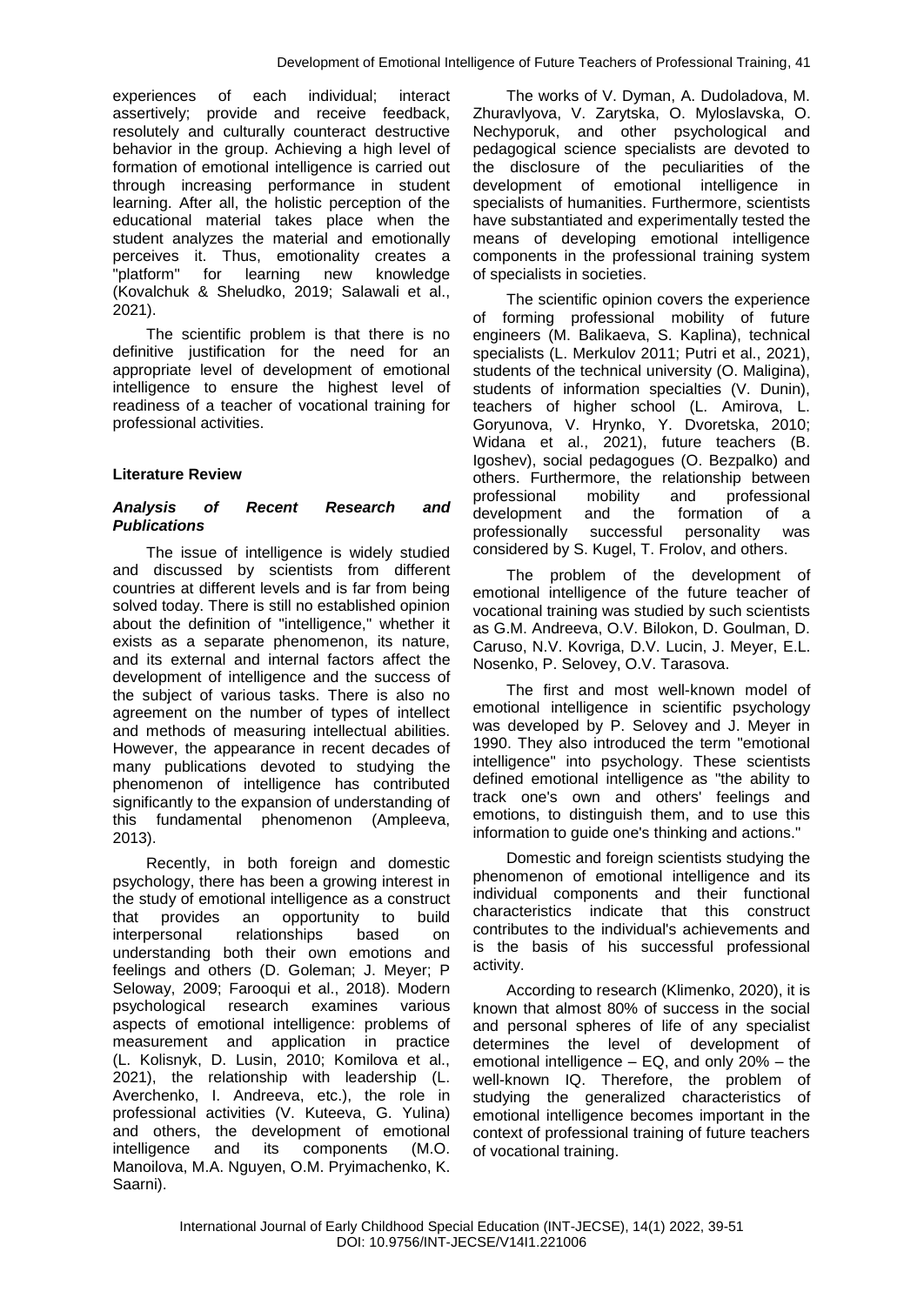Today, the global community of emotional intelligence experts and practitioners – Six Seconds – deals with the development of emotional intelligence.

The Six Seconds Emotional Intelligence Assessment (SEI®) is a set of proven and effective tests for determining and developing emotional intelligence. SEI is used in more than 150 countries for a wide range of training, education, selection, and development needs in organizations from FedEx to Qatar Airways to the UN. SEI is best in its class due to a combination of reliable psychometry and practical reality for a wide range of needs and global relevance (Susan, et al., 2018).

According to experts in the Six Seconds community, emotional intelligence means "being smart in feeling," and it governs personality and professional success.

To provide a practical and easy way to study and practice emotional intelligence, Six Seconds in 1997 developed a three-part model as an action plan for the use of emotional intelligence in everyday life.

This EQ-in-Action model begins with three important areas:

- 1. Get to know yourself. Clearly see what you are feeling and doing. Answer the question "what" – when you know yourself, you know your strengths and challenges, you know what you are doing, what you want, and what you need to change.
- 2. Choose yourself. Do what you mean. Answer the question "how" – it shows you how to act, how to influence yourself and others, how to "implement" these concepts.
- 3. Give yourself. It is not in vain to do so. It answers the question "why" – when you give yourself, you are clear and full of energy, so you stay focused, why to react in a certain way, why to move in a new direction and why others should be involved (Susan, et al., 2018).

Thus, the development of emotional intelligence is a global need of humankind.

## **Materials and Methods**

To determine the level of development of emotional intelligence, we used the method of D. Mayer, P. Selovey, and D. Caruso – MSCEIT, V2.0 (The Mayer Salovey Caruso Emotional Intelligence Test) is a standardized test for measuring emotional intelligence. This technique refers to "ability models," where emotional intelligence is defined as a set of abilities that are measured by tests that consist of tasks with correct and incorrect answers.

This technique was tested within the empirical study of the level of development of emotional intelligence of students, which was conducted in the framework of the author's school of pedagogical skills. The study involved 42 students of the Faculty of Technological and Vocational Education of Glukhiv National Pedagogical University named after Alexander Dovzhenko, including 18 women and 24 men.

The MSCEIT test consists of tasks with correct and incorrect answers, which is the most traditional for the diagnosis of intelligence. The test distinguishes four groups of emotional intelligence abilities with sections of tasks to identify each of them.

The MSCEIT test was adapted by us by including the following components in students' developmental exercise programs:

- Perception, evaluation, and expression of emotions;
- Use of emotions to increase the effectiveness of thinking and acting;
- Understanding and analysis of emotions;
- Conscious management of emotions for personal growth and improvement of interpersonal relationships.

## **Results and Discussion**

#### *Presentation of New Material*

The problem of improving the training of future professionals is the lack of qualification approach in vocational education, as in modern society there are the following trends: there are fundamental changes in many professions, new professions, the role of horizontal mobility during working life, lifestyle changes, different social levels. In view of this, professional training should be aimed at increasing psychological adaptation and the manifestation of personal activity and independence of a person in constantly changing socio-economic conditions of life, so it should be considered in conjunction with the competence approach (Tarasova, 2019).

Currently, employers have specific requirements for professionals in the field of vocational education, the main of which include: theoretical and practical training, sociability, mobility, ability to think ahead, emotional balance, organization, work discipline. The growing demand for highly qualified teachers of vocational training increases the requirements for the quality of their training, puts pressure on education systems, and is a strong factor in their change and adaptation (Kovalchuk, 2005; Kolisnyk, 2013).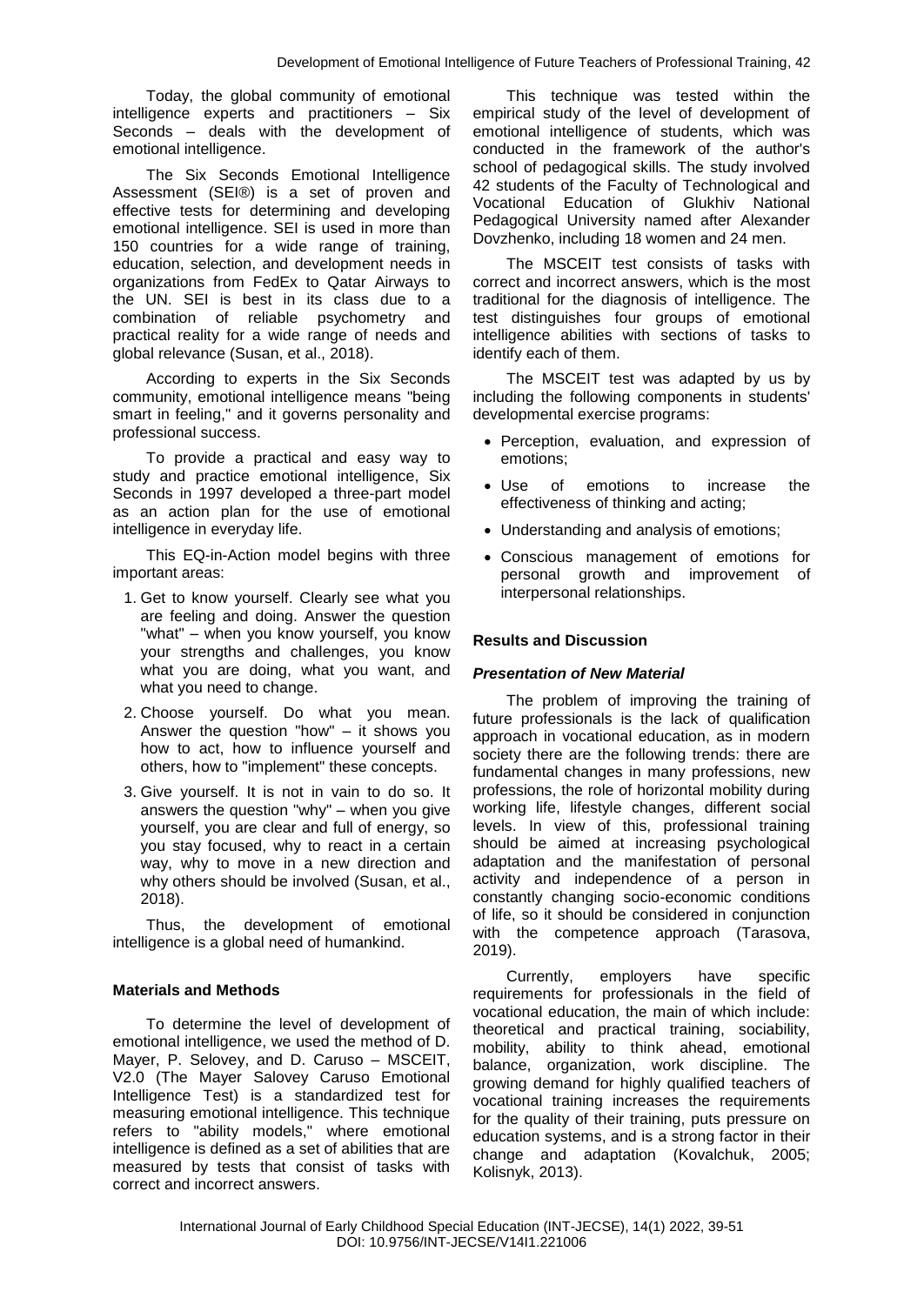To master new technologies in a new workplace, the employee must be psychologically mobile because psychological mobility to future professional activities is not possible without the manifestation of professional mobility (Tarasova, 2019).

The professional training system of future teachers of vocational training is designed to ensure the implementation of the main provisions of the program "National Strategy for Education Development in Ukraine until 2021" by critically rethinking what has been achieved and its updating. To do this, it is necessary to use all the positive things previously gained in the scientific and methodological arsenal and combine it with a radical reform of its conceptual, content-structural, and organizationalpedagogical foundations.

The Ministry of Education and Science has identified four key areas in which the system of vocational (vocational) education will be updated over the next three years. It is about building an effective management system, strengthening the cooperation of institutions with business, improving the content and quality of such education and its promotion (Government portal, 2021).

The ideas laid down in the Strategy detail the tasks of the Concept of Reform "Modern Vocational Education" for the period up to 2027. These documents should accelerate the modernization of the system, update its content.

Currently, the Strategy identifies the main problems of the area, goals, and objectives. The plans include: strengthening the autonomy of educational institutions, creating an Education Management Information System (EMIS), continuing to develop standards for vocational education on a competency basis, etc. (Savchenko, 2014).

From a theoretical point of view, we have determined the direct dependence of the professional development of the future teacher on the level of emotional intelligence, which is manifested in the individual's awareness of emotional experiences associated with interpersonal interaction, because this interaction will be the subject of further professional activity. One of the aspects of student training is developing emotional intelligence as a set of abilities, knowledge, skills, and abilities that allow a person to control their emotions and, analyzing the communication situation, create a favorable emotional atmosphere in communication (Tarasova, 2019).

Consider the characteristics and structure of the teacher of vocational training to find opportunities for change and improvement in the development of emotional intelligence (Kosyrev, 2007).

The profession of teacher of vocational training belongs to the professional type "human - human." It includes professions related to training, education, informing people, and the management and leadership of people or teams. The first feature of professions of this type is to establish interaction between people. The second feature is that the profession requires from the teacher of professional training double training: it is necessary to learn and be able to establish and maintain contacts with people, to understand them, to understand their features; you need to be trained in a particular field of production, science, technology, art, etc. The specialist is expected and required to remain calm in any situation and be able to find a way out of it, to be friendly, tactful, attentive, able to put himself in the place of another person, to remember well, to keep in mind the personal qualities of many and different people, and find common ground with different people.

According to the professional standard "Teacher of vocational training," specialists must have the following general competencies: ability to adapt to the educational environment, to academic and professional mobility; to bear personal responsibility for the results of professional decisions; to communicate within professional activities; effectively managing working hours; to identify leadership qualities; to perform usual professional actions in a more efficient way; to act in unusual situations; to work in a team; to prevent conflict situations, self-development and self-improvement.

At the workplace, the teacher of vocational training carries out educational, production-technological, research, and organizational-managerial activities in educational institutions of primary and secondary vocational education, educational and industrial complexes, in secondary schools, as well as in universities, institutes, and faculties of improvement qualifications, research institutions dealing with education (Yakovenko, 2013).

We have singled out the list of labor functions (professional competencies by labor action or group of labor actions included in them), symbols of labor functions.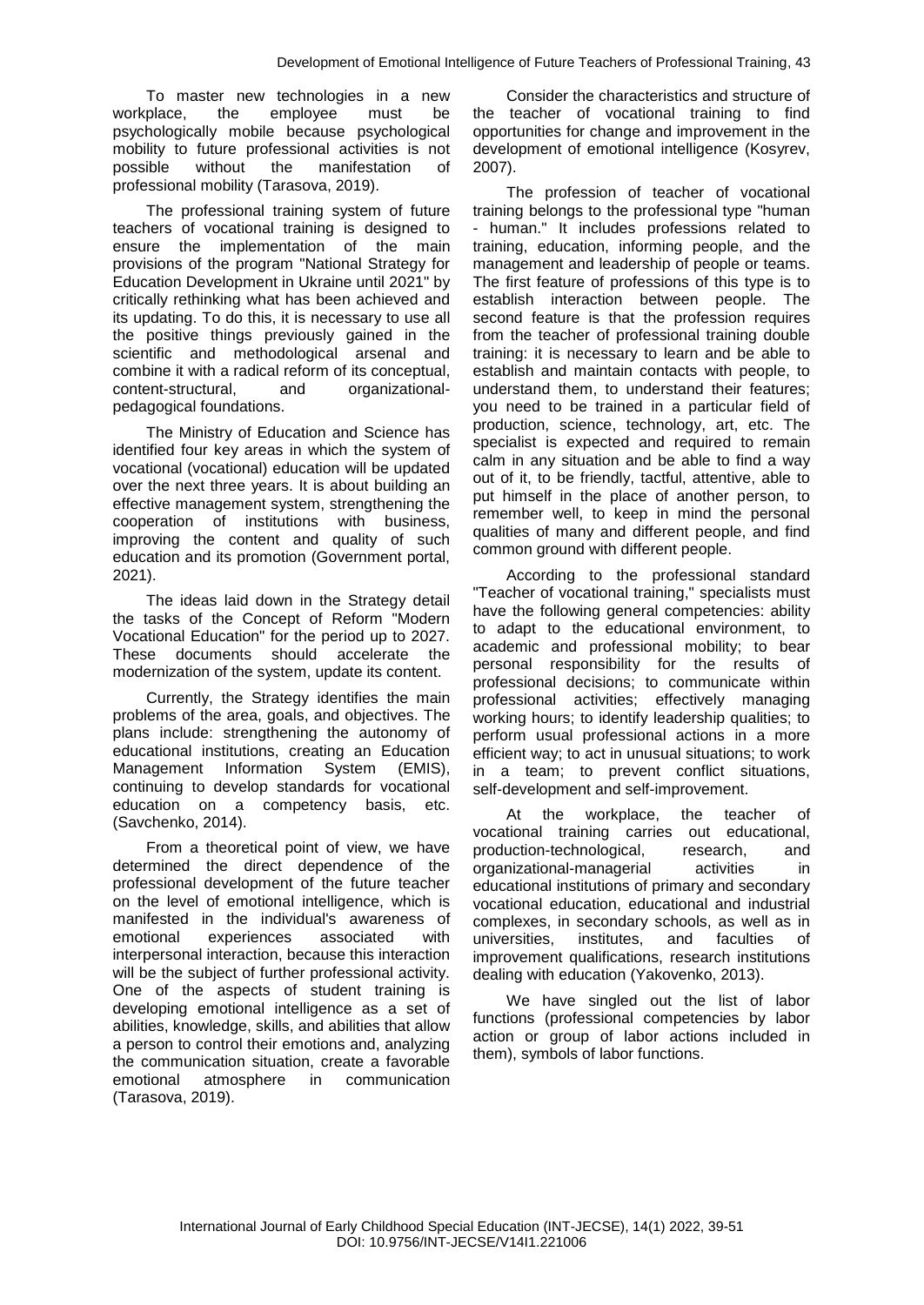## *Table 1.*

*The list of labor functions of a teacher of vocational training (Bantysheva, 2017; Yakovenko, 2013)*

| <b>Symbols</b> | <b>Labor functions</b>                            | Professional competencies (by labor action or group of labor actions)                                                                                                                                                                                     | Legend         |
|----------------|---------------------------------------------------|-----------------------------------------------------------------------------------------------------------------------------------------------------------------------------------------------------------------------------------------------------------|----------------|
| A              | Planning the educational<br>process               | Ability to study, analyze and apply educational, scientific, legal and other information on the<br>planning of the educational process                                                                                                                    |                |
|                |                                                   | Ability to carry out calendar-thematic planning of the content of academic disciplines, to<br>plan educational classes, independent and individual work of students, educational work in<br>a student group and individual educational work with students | A2             |
| B              | Implementation of the<br>educational process      | Ability to select appropriate methods, forms, means, technologies of training, education and<br>development of students in accordance with the definition of tasks and individual<br>characteristics of students                                          |                |
|                |                                                   | Ability to select and structure the content of training in the discipline in accordance with the<br>requirements of educational standards                                                                                                                 | B <sub>2</sub> |
|                |                                                   | Ability to carry out professional training of students according to individual curricula                                                                                                                                                                  | B <sub>3</sub> |
|                |                                                   | Ability to carry out the educational process in an inclusive environment                                                                                                                                                                                  | <b>B4</b>      |
|                |                                                   | Ability to apply the latest forms, methods, techniques and teaching aids, innovative<br>pedagogical technologies                                                                                                                                          | <b>B5</b>      |
|                |                                                   | Ability to apply the latest production technologies of the professional industry                                                                                                                                                                          | B <sub>6</sub> |
| C              | Implementation of self-<br>educational activities | Ability to master innovative pedagogical experience, apply and disseminate it                                                                                                                                                                             | C <sub>1</sub> |
|                |                                                   | Ability to design professional self-improvement                                                                                                                                                                                                           | C <sub>2</sub> |
|                |                                                   | Ability to acquire additional qualifications                                                                                                                                                                                                              | C <sub>3</sub> |
| D              | Implementation of<br>methodical work              | Ability to participate in the work of the methodical office, methodical commission of the<br>institution P(PT)O, to organize subject weeks, etc.                                                                                                          | D <sub>1</sub> |
|                |                                                   | Ability to carry out individual work on a scientific and methodological topic, to develop<br>methodological recommendations (instructions), etc.                                                                                                          | D <sub>2</sub> |
| E              |                                                   | Ability to operate with scientific categories of research                                                                                                                                                                                                 | E <sub>1</sub> |
|                | Implementation of                                 | Ability to select and apply theoretical and empirical research methods                                                                                                                                                                                    | E <sub>2</sub> |
|                | research and experimental                         | Ability to develop pedagogical innovations to implement the main ideas of the study                                                                                                                                                                       | E <sub>3</sub> |
|                | activities                                        | Ability to conduct a pedagogical experiment and summarize the results of pedagogical<br>research                                                                                                                                                          | E <sub>4</sub> |
| F              | Monitoring of educational<br>activities           | Ability to diagnose the level of formation of competence achievements, academic success<br>of students in formal and non-formal education                                                                                                                 | F <sub>1</sub> |
|                |                                                   | Ability to organize control of educational, production and practical activities of students                                                                                                                                                               | F <sub>2</sub> |
|                |                                                   | Ability to control the quality of work performed by students                                                                                                                                                                                              | F <sub>3</sub> |
| G              | Implementation of<br>practical skills             | Ability to participate in the work of groups for the development of qualification and<br>educational standards, other regulations in the field of education                                                                                               | G <sub>1</sub> |
|                |                                                   | Ability to establish stable relations with enterprises on industrial practice, dual training of<br>students                                                                                                                                               | G <sub>2</sub> |
|                |                                                   | Ability to organize career guidance work with student youth                                                                                                                                                                                               | G <sub>3</sub> |
|                |                                                   | Ability to maintain relations with the state employment service, enterprises, organizations<br>for employment of graduates of the institution P(PT)O                                                                                                      | G <sub>4</sub> |

Based on the above provisions, a modern teacher of vocational training for successful professional activity in the new information society requires the ability to productively and creatively solve problems and problems, use modern technologies in developing new models of technology, and show creative professional abilities self-development. A qualified specialist's skill requires active intellectual activity, the constant development of professional thinking, emotional intelligence, and the ability to be psychologically mobile in any situation. That is why training specialists with developed emotional intelligence is one of the most important problems of modern vocational (vocational) education. In the process of professional training of specialists in the field of education, it is necessary to increase the level of formation of emotional intelligence – an important integral personal characteristic. After all, the ability to understand emotions, generalize their content, distinguish emotional subtext in interpersonal relationships, regulate emotions, overcome negative psycho-emotional outbursts, and be resistant to disappointments are prerequisites for professional success (Tarasova, 2019).

The problem of forming the emotional intelligence of teachers of vocational training is one of the most important for developing the system of professional (vocational) education in

Ukraine. It is impossible to achieve educational goals in higher education institutions without a safe emotional environment. This means a state of psychological well-being and confidence of both the vocational teacher and his students that no situation threatens their sense of security and self-worth. Therefore, first of all, the teacher needs to improve the ability to realize and manage their own emotions; understand and accept the feelings and experiences of each student; interact assertively; provide and receive feedback, resolutely and culturally counteract destructive behavior in the group, develop a high level of emotional intelligence.

The development of emotional intelligence is the key to successful learning. The holistic perception of the educational material occurs when the student analyzes the events and treats them emotionally. Emotionally significant situations for the future teacher of vocational training motivate him to self-expression. Emotions create a "platform" on which new knowledge is formed (Kolisnyk, 2013).

Emotionally colored knowledge motivates the student to further knowledge, study, research. Education, which involves the emotional sphere of man, promotes the development of values to knowledge, to the world, to other people.

In recent years, new areas of research have been developed, such as the features of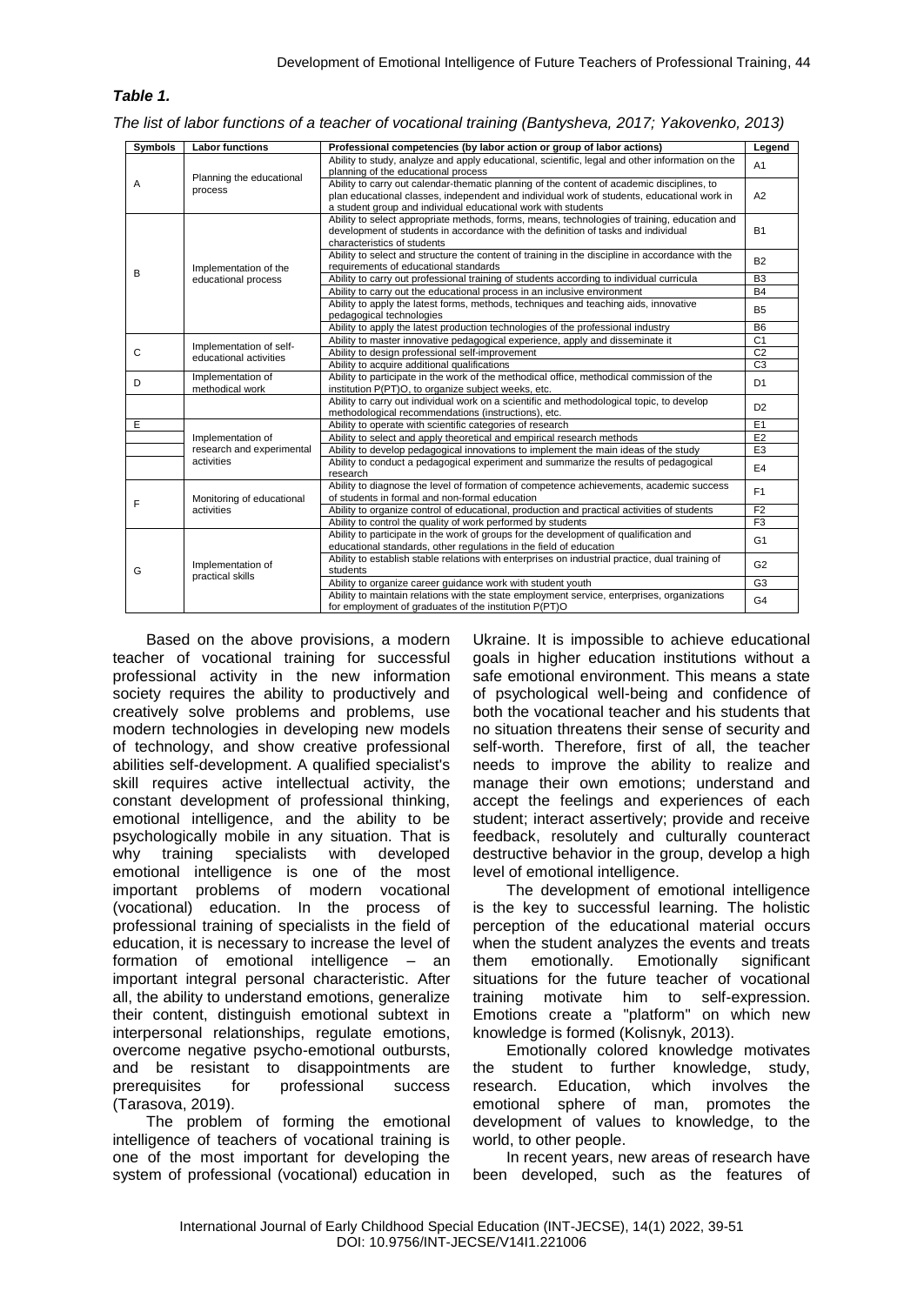"implicit" theories of intelligence (R. Steinberg), regulatory structures (A. Piaget), and the connection between intelligence and creativity (E. Thorens). Their research clearly confirms that success largely depends on intelligent emotion or emotional intelligence. Unlike logical intelligence, emotional intelligence develops throughout life. Moreover, with a conscious direction of development efforts, it undergoes purposeful training, and the social environment plays a significant role here.

We agree with the opinion of Doctor of Pedagogical Sciences L. Burkova, the facts of influence on the development of human emotional intelligence in general, and future teachers of vocational training in particular, have the following relationship:

- Genotype of parents (40%);
- Family upbringing (10%);
- Social environment (50%) (Ekman, 2010).

At the same time, the literature (Kovalchuk, et al., 2020; Savchenko, 2014; Yakovenko, 2013) already presents the results of research that attests to the productivity of purposeful development of emotional intelligence through the organization of external (training) influence. Suppose emotional intelligence, according to the authors, can really be developed. In that case, it is necessary to introduce psychologicalpedagogical technologies into the field of education of purposeful formation of emotional intelligence of future teachers of vocational training (Kostyuk, 2014).

Therefore, first of all, the teacher of professional training needs to improve in the ability to realize and manage their own emotions, to be empathetic, to understand and accept the feelings and experiences of each student; interact assertively; provide and receive feedback, resolutely and culturally counteract destructive behavior in the group.

According to the description proposed by J. Meyer and P. Selovey, there are four components of emotional intelligence:

- Accuracy of assessment and expression of emotions. It is essential to understand the emotions (one's own and others') related to both internal changes and external events. It is the ability to identify emotions by thoughts, physical condition, appearance, and behavior, that is, the ability to express emotions and related needs accurately.
- The use of emotions in mental activity. How and what we think depends on how we feel. Emotions affect the mental process and prepare us for certain actions. This ability helps to understand how to use emotions and think more effectively. By controlling one's emotions, one can look at the world from different angles and solve problems more effectively.
- Understanding emotions. This means that a person can identify the source of emotions, classify them, recognize the relationship between emotions and words, interpret the meaning of emotions, understand complex feelings, the transition between emotions, and further development.
- Emotion management. As mentioned above, emotions affect thinking, so they must be considered when solving problems, making decisions, and choosing their behavior. The ability to control one's own and others' emotions allows you to use information (provided by emotions) and cause or eliminate them (Kovalchuk, et al. 2020).

To determine the level of development of emotional intelligence, we used the method of D. Mayer, P. Selovey, and D. Caruso – MSCEIT, V2.0 (The Mayer Salovey Caruso Emotional Intelligence Test) is a standardized test for measuring emotional intelligence. This technique refers to "ability models", where emotional intelligence is defined as a set of abilities that are measured by tests, which consist of tasks with correct and incorrect answers (Ekman, 2010).

Each of these areas corresponds to specific competencies in the development of emotional intelligence.

## *Table 2.*

| <b>Direction</b>        | Component                                                                                                                    | Competence                      | <b>Definition</b>                                                                |
|-------------------------|------------------------------------------------------------------------------------------------------------------------------|---------------------------------|----------------------------------------------------------------------------------|
| Get to know<br>yourself | The first component: perception, evaluation and expression of                                                                | Improving<br>emotional literacy | Accurate definition and interpretation of<br>simple and complex feelings         |
|                         | emotions                                                                                                                     | Recognize patterns              | Recognizing often recurring reactions and<br>behaviors                           |
| Choose<br>yourself      |                                                                                                                              | Apply consistent<br>thinking    | Assess the costs and benefits of your<br>choice                                  |
|                         | The second component: the use of emotions to improve the<br>efficiency of thinking and acting                                | Focus on emotions               | Evaluation, use and transformation of<br>emotions as a strategic resource        |
|                         |                                                                                                                              | Engage intrinsic<br>motivation  | Getting energy from personal values and<br>commitments, not from external forces |
|                         |                                                                                                                              | Exercise optimism               | Adopting a proactive perspective of hope<br>and opportunity                      |
| Give yourself           | The third component is the understanding and analysis of<br>emotions                                                         | Increase empathy                | Recognize emotions, communicate with<br>them and respond to them properly        |
| Control<br>yourself     | The fourth component: conscious management of emotions for<br>personal growth and improvement of interpersonal relationships | Achieve noble goals             | Combine daily choices with your overall<br>sense of purpose                      |

*Competences for the development of emotional intelligence (Bantysheva, 2017)*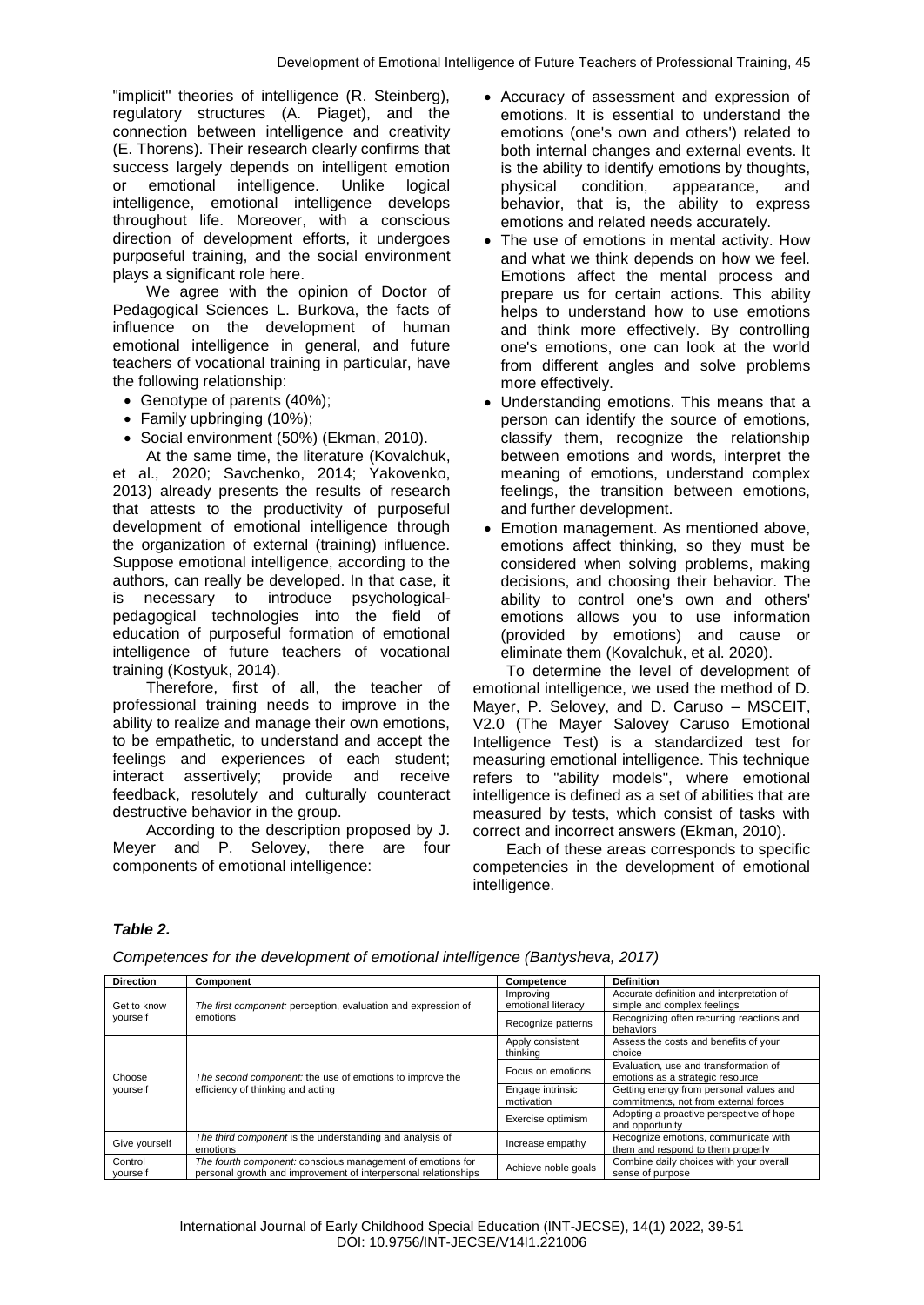This technique was tested within the empirical study of the level of development of students' emotional intelligence, which was conducted in the framework of the author's school of pedagogical skills.

The study involved 42 students of the Faculty of Technological and Vocational Education of Glukhiv National Pedagogical University named after Alexander Dovzhenko, including 18 women and 24 men.

The MSCEIT test consists of tasks with correct and incorrect answers, which is the most traditional for diagnosing intelligence. The test distinguishes four groups of emotional intelligence abilities with sections of tasks to identify each of them.

We adapted the MSCEIT test by including the following components in students' developmental exercise programs: perception, evaluation, and expression of emotions; use of emotions to increase the effectiveness of thinking and acting; understanding and analysis of emotions; conscious management of emotions for personal growth and improvement of interpersonal relationships.

I. *The first* component*:* perception, evaluation, and expression of emotions – sections A (measurement of perception of persons) and E (measurement of perception of pictures).

Perception, evaluation, and expression of emotions or identification of emotions In section A, we will use the exercise "Demonstration", where future teachers of vocational training are asked to choose and demonstrate four photos of people's faces, which the severity of 5 emotions should evaluate. There are seven emotions in the section: happiness, sadness, fear, anger, disgust, surprise, excitement. The expressiveness of emotions is assessed on a 5-point scale: from 1 – "least pronounced" to 5 – "strong expression."

*Objectives:* to improve the understanding of basic principles or theory, to give future teachers of vocational training the opportunity to draw conclusions from experience, to interest students, to develop critical thinking.

II. *The second* component*:* the use of emotions to improve the effectiveness of thinking and acting - section B (measures the ability to assimilate their everyday experience, describe their feelings to a particular person) and F (measures a person's ability to describe their emotional states).

To test this component, we used the "Confusion" exercise. According to the method we used, Section B consists of 5 interesting stories aimed at understanding which emotions contribute to the more effective performance of activities of various kinds. First, the test taker

must determine how useful it will be in this situation to feel this or that emotion. In total, each question offers three emotions, which are evaluated on a 5-point scale: from 1 – "does not help" to 5 – "helps."

*Objectives:* use of emotions to direct attention to priority things for thinking, directing attention to important information; use of bright and accessible emotions as auxiliary means of thinking and memory; use of emotional mood swings to change the perspective of individuals (from optimistic to pessimistic) and to expand the diversity of possible points of view on certain events; actualization of those emotions that contribute to the solution of certain tasks (for example, a good mood improves the solution of creative tasks).

III. *The third component*: understanding and analysis of emotions – section C (studied the knowledge of the flow of emotions over time, as well as understanding how emotions follow each other, change each other) and G (measurement of the ability to distinguish between mixed and complex feelings). In the MEIS variant, section C was divided into two separate sections. There was also a section on measuring the relativity of emotions (stories of conflict situations, where the subject was asked to imagine the feelings of both sides of the conflict).

Participants are offered the exercise "Discussion in pairs." Section C consists of 20 descriptions of different situations in which the characters experience different emotional states, with six answer options in each. Understanding the situational conditioning of emotions involves both a cognitive understanding of the meaning of the situation and the experience of experiencing similar states. Thus, for each question, you need to choose the most appropriate answer.

*Objectives*: the ability to label emotions and their verbalization; understanding the difference between different in name, but similar in content emotions (eg, sympathy and love); ability to interpret the meaning of changing emotions, understanding of causal relationships (for example, the emergence of longing after loss); the ability to understand a set of feelings, such as: simultaneous love and hate, or a mixture of feelings such as awe (which consists of fear and wonder); the ability to recognize unexpected changes in emotions (for example, a change in anger for pleasure, or a change in anger for embarrassment).

IV. *The fourth component* is the conscious management of emotions for personal growth and improving interpersonal relationships – sections D (managing one's emotions) and H (managing other people's emotions). Participants were asked to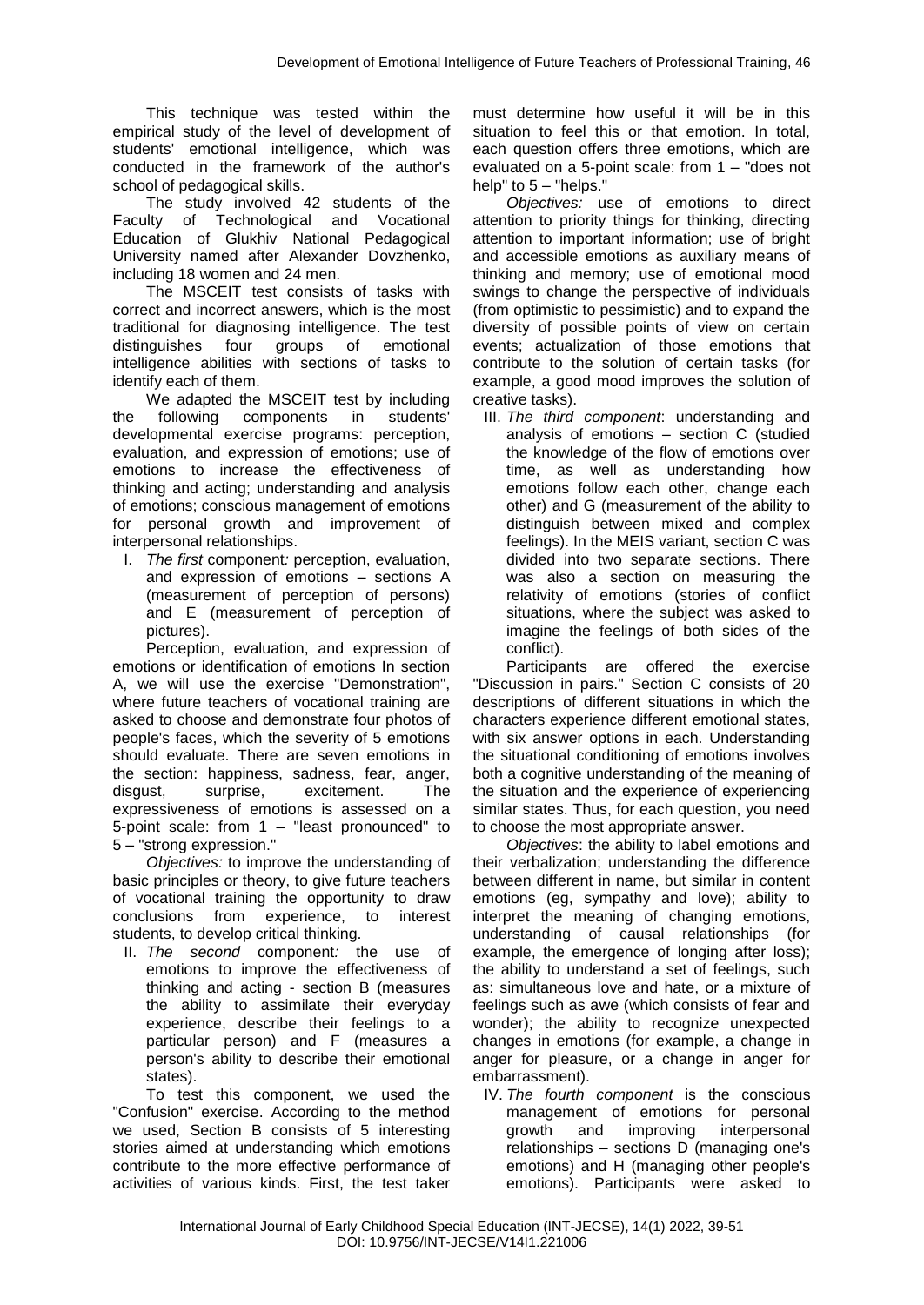imagine themselves in the place of his proposed story's heroes and evaluate options for further action.

Section D is dedicated to the ability to manage your emotions effectively. That is why we have chosen the exercise "Perspective Approach." Its purpose is to allow students to apply critical thinking, in-depth study of material, analysis, synthesis, and evaluation. The section offers five stories that describe some events. Each story is given four sequels. The respondent should evaluate each continuation of the story in terms of how effectively such actions can lead to a good mood or its preservation in the protagonist. The assessment is made on a 5-point scale: from "a" – "very inefficient" to "e" – "very effective".

*Objectives*: to develop: the ability to remain open to feelings, both pleasant and unpleasant; the ability to consciously pay attention or distract from emotions, depending on the assessment of their informativeness or usefulness; the ability to consciously control their own and others' emotions (for example, recognizing the typicality, influence, clarity of emotions); the ability to control one's own and others' emotions (for example, to lower negative emotions and increase pleasant ones without reducing or enhancing the information they can convey).

The obtained results give a formative assessment of the general level of development of emotional intelligence (high, medium, and low level) and determine the ways of its development. Points are calculated using a key based on expert assessments.

The results of our diagnostic study are presented in Table 3.

#### *Table 3.*

*The results of a study to identify the levels of development of emotional intelligence in future teachers of vocational training at the statement stage of the experiment*

| ∟evel                                                                |          | Hiah     |          | Average  |          | Low      |  |
|----------------------------------------------------------------------|----------|----------|----------|----------|----------|----------|--|
| <b>Scale</b>                                                         | Absolute | Relative | Absolute | Relative | Absolute | Relative |  |
| Perception, evaluation and expression of emotions.                   |          | 12.0%    | 10       | 24.0%    | 27       | 64.0%    |  |
| Use of emotions                                                      |          | 19%      | $\Delta$ | 31%      | $\sim$   | 50%      |  |
| Perception, evaluation and expression of emotions.                   |          | 12%      |          | 28.5%    | 25       | 59.5%    |  |
| Using emotions to increase the effectiveness of thinking and acting. |          | 21.4%    |          | 33.3%    | 19       | 45.2%    |  |

Thus, according to the MSCEIT test (Table 3), most subjects show results that correspond to a low level of development of emotional intelligence. According to the scale "perception, evaluation and expression of emotions," it can be stated that 64.0% of respondents are at a low level, 24.0% – on average, and 12.0% have a high level. A similar trend is observed on the scales "use of emotions to improve the effectiveness of thinking and acting" and "understanding and analysis of emotions" low

50.0% and 69.5%, respectively, the average level was 31.0% and 28.5% of participants and 19.0% and 12.0% of respondents, respectively, reached a high level. The indicator on the scale of "conscious management of emotions for personal growth and improvement of interpersonal relationships" is only slightly higher – a high level is inherent in 21.4% of respondents, an average of 33.3%, and a low level of 45.2%.



#### *Figure 1*

*The results of a study to identify levels of development of emotional intelligence in future teachers of vocational training at the statement stage of the experiment*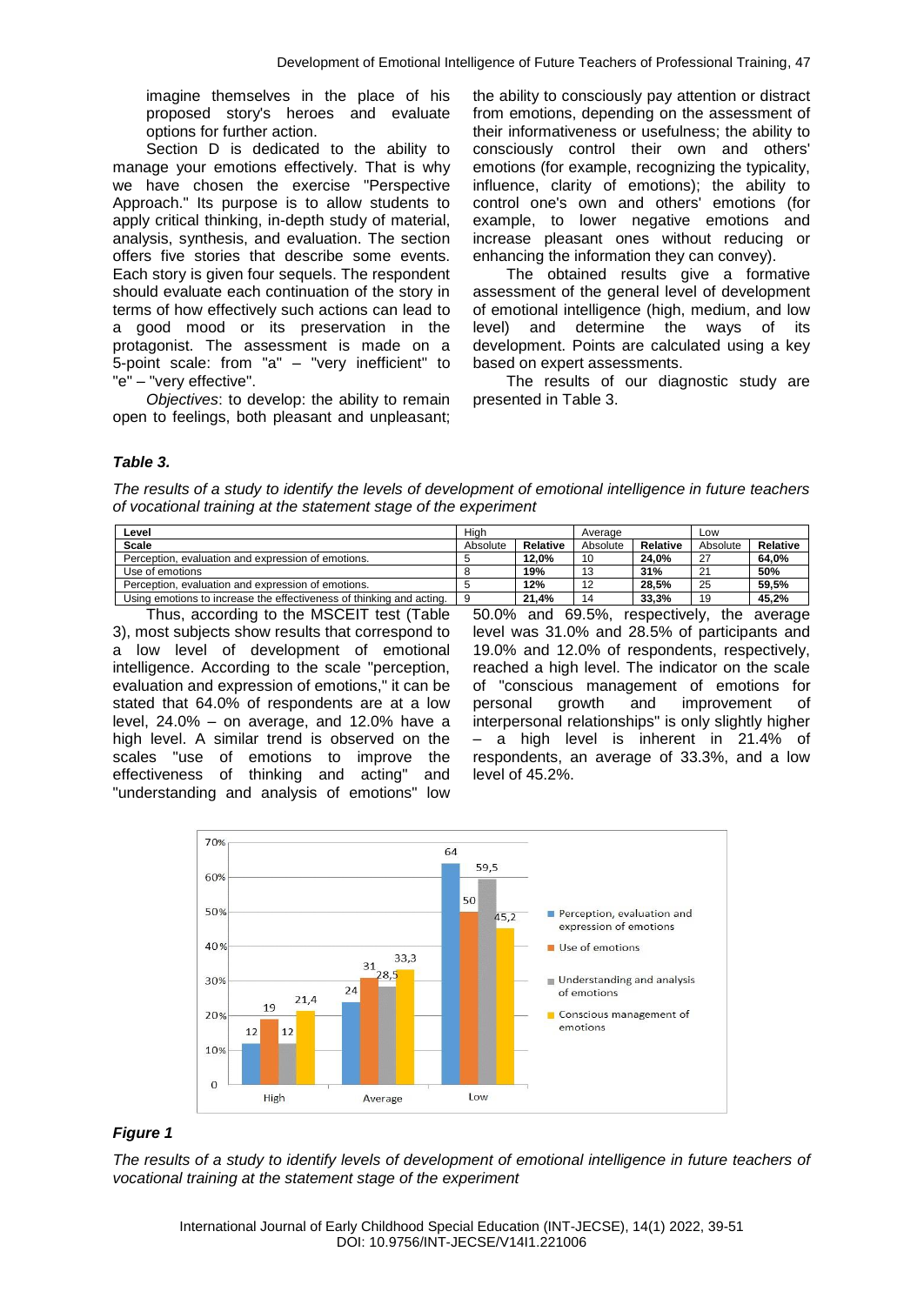Thus, the data obtained from the study confirm the authors' opinion on the development of emotional intelligence in the training of teachers of vocational training.

Analysis of research on the development of emotional intelligence showed that to increase its level should be in the following ways:

- 1. Involvement of future teachers of professional training in various types of activity: game, project, cooperative, research. An important characteristic of cooperative activity is the interaction with others when there is a clash of thoughts, feelings, emotional states. Collaborative learning involves many variations; the presence of such components determines its effectiveness as positive interdependence, interaction in small groups, group processing of results, reflection. In small groups, students learn to speak, analyze, lead discussions, express their opinions, defend their views. To achieve positive learning outcomes, students must interact effectively with others, which involves the need for reflection, evaluation, and feeling of the emotional state of partners, the ability to hear the other. It promotes the development of skills to recognize their own emotions, states, and feelings of others in a small group, to manage their own emotions;
- 2. Establishment of parity relations in the system of interaction "student - student", "teacher - group of students", "student – group of students". In the context of our study, the role of the teacher is significant, on which the emotional microclimate in the classroom depends, how much students feel trust, sincerity, support from the teacher and classmates. After all, cooperative activities involve expressing one's own opinions, confirmed by one's own life experience, which differs from the experience of others. An effective method is to provide the teacher with his judgments about the problem or situation, ways of behaving, telling the moments of his experience. It gives students a sense of confidence, trust in others and in themselves.
- 3. Introduction of active teaching methods ("openwork saw," "pyramid," "brainstorming," etc.). Active methods – a set of means of purposeful interpersonal interaction of the teacher and students, students among themselves for development of the person. Significant for the formation of students' emotional intelligence are such signs of active learning as polylogue – the exclusion of the dominance of one participant over another, freedom of thought; dialogue – the establishment of equal partnerships between

all participants in the interaction; meaning formation – the formation of a new feeling, the content of objects and phenomena as a result of comparing individual positions, beliefs with the opinions of others; freedom of choice – conscious regulation and activation of their behavior, emotional states; reflection – self-analysis, self-assessment of their skills and actions. It should be emphasized that the basis for the interaction of participants in the learning process is the content of educational material. Therefore, it should correspond, firstly, to students' age and psychological development, and secondly – to their interests and preferences (Tarasova, 2019).

In order to increase the level of development of emotional intelligence, we have developed a training program using exercises and structural components of emotional intelligence. A specially selected set of effective exercises will allow future teachers of vocational training to develop competencies that they do not have enough, namely improving emotional literacy, recognizing patterns, applying consistent thinking, focusing on emotions, attracting intrinsic motivation, optimism, increasing empathy, pursuing noble goals.

We offer to start the training with an organizational moment, including acquaintance, content presentation, rules of conduct, "warm-up games," games to increase attention and efficiency. After completing this stage, respondents are asked to perform all the exercises suggested by the coach in a circle. For example, here are the following exercises modified by us.

Exercise 1. "*Reflection of feelings*." Training participants are divided into pairs. One of the participants utters an emotionally colored phrase. The second first tells in his own words the meaning of what the first said and then tried to determine the feeling that his partner felt at the time of pronunciation of the phrase. The partner evaluates the accuracy of both mappings. Then the participants change roles.

Exercise 2. "*Understand another*." Each participant describes the mood of someone in the group for 2-3 minutes. It is necessary to imagine, feel a person, his condition, emotions, experiences, and describe it all on paper. Then all recordings are sounded, and their authenticity is confirmed.

Exercise 3. "*Inner voice*." Participants stand in a circle. One of them (let's call him "A") chooses the one who will play the role of his inner voice. He stands behind the participant "A" and says in the first person: "I am (the name of the participant "A"), feeling now… because of… since..." The facilitator then asks participant A: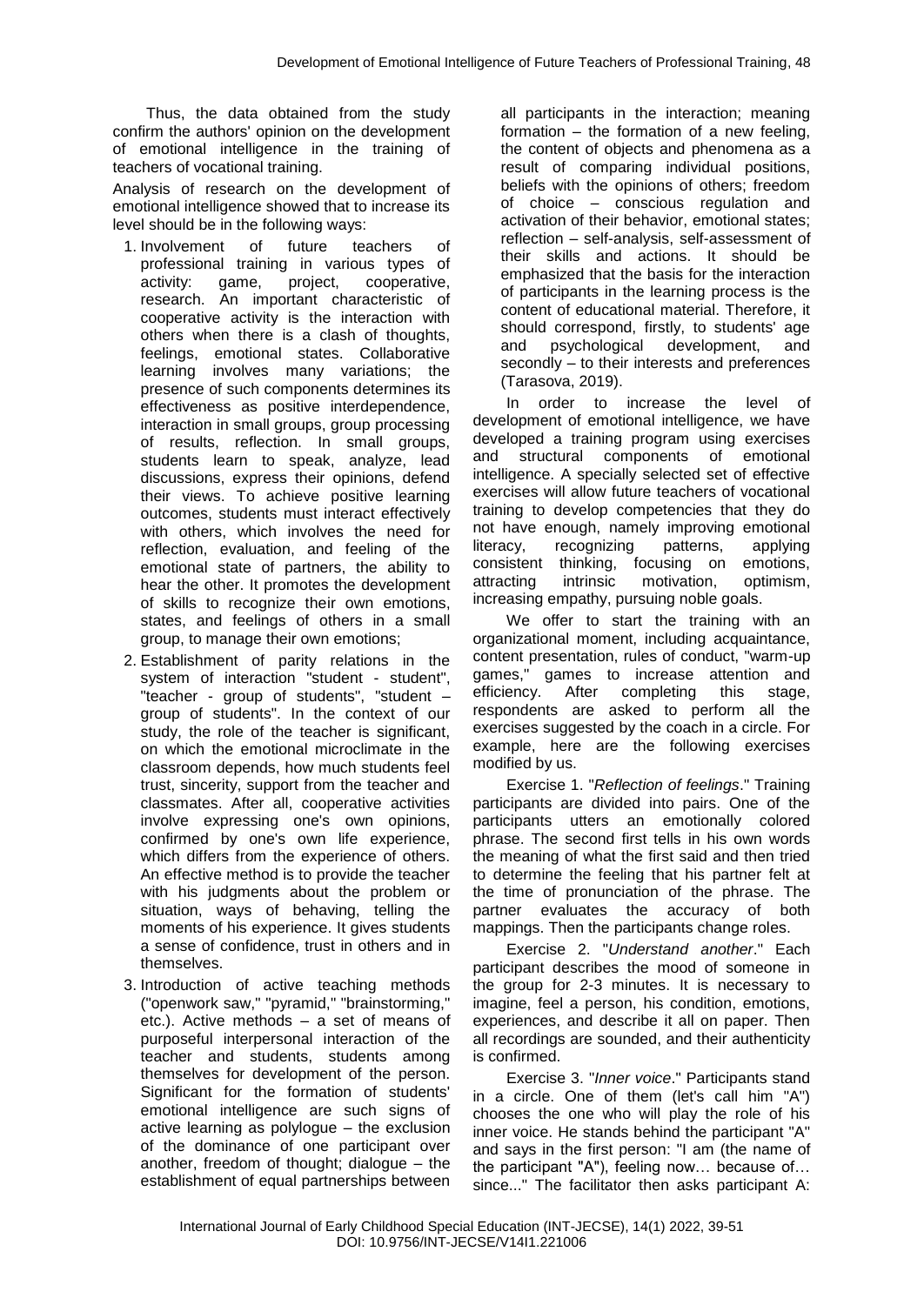"Is your inner voice right? Did he say everything you wanted to hear? Maybe you would like to hear another "inner voice"? Then the next member of the group chooses an "inner voice." Questions for discussion:

- 1. What difficulties did you encounter during the exercise?
- 2. What makes it difficult or easier to reflect another person's feelings?
- 3. How did you feel?

Exercise 4. "*Mirror reflection of judgments*." The group is divided into pairs. One person describes any situation from the negative side. Another finds positive aspects of the same situation.

Exercise 5. "*Who are you*?" Each participant is asked to write a description of the nonverbal behavior of one of the students in the group. Then the characteristics are read without specifying the recipient. The group must determine who owns this characteristic.

Exercise 6. "*Reflection of emotional* state." All participants are divided into pairs. One acts as a mirror, which should reflect the emotional state shown by the partner. The exercise is performed with the help of facial expressions and pantomime. Everyone performs the exercise three times (different emotional states).

Exercise 7. "*Transmission of feelings*." Participants stand in the back of the head one by one. The latter returns the penultimate and conveys any feeling to him by facial expressions (joy, anger, sadness, surprise, etc.). The second person must pass this feeling on to the next person. The first is asked. What feeling did he

get, and compare it to is what feeling was sent first.

Exercise 8. "*List of emotions*." The group is asked to name as many words as possible that mean emotions. Then someone comes out and depicts the emotion with facial expressions and gestures. Everyone guesses. First. Who guessed, shows his emotion. Complications: The exercise is performed in a circle. One person calls an emotion – everyone else shows it.

Discussion Questions: Which word was the hardest to show? Did everyone have the same facial expression when depicting emotion and why? Can people feel the same emotions and have completely different facial expressions? When?

Exercise 9. "*Geometric figure*." Participants (the whole group or each in turn) are asked to draw a rectangle by hand in the space in front of them. The task reveals obvious variations in the manifestations of expression. One draws a minor figure in the air without moving his eyes or head, barely rotating with a straight index finger. The other connects the energy of the whole hand, and his gaze synchronously follows the contours of the imaginary figure, the head and body move. The third "cuts" his palm as if in front of him something solid. And someone gently operates with a brush of a hand, using average or broad gestures.

Thus, this training can be considered as an example of a specific part of the curriculum, which aims to develop and increase the level of emotional intelligence in teachers of vocational training.

The results of our diagnostic study are presented in Table 4.

## *Table 4*

*The results of a study to identify levels of development of emotional intelligence in future teachers of vocational training at the formative stage of the experiment*

| Level                                                                      | High     |                 | Average  |                 | Low      |                 |
|----------------------------------------------------------------------------|----------|-----------------|----------|-----------------|----------|-----------------|
| Scale                                                                      | Absolute | <b>Relative</b> | Absolute | <b>Relative</b> | Absolute | <b>Relative</b> |
| Perception, evaluation and<br>expression of emotions.                      | 20       | 47,7%           | 14       | 33,3%           | 8        | 19,0%           |
| Use of emotions                                                            | 16       | 38,1%           | 15       | 35,7%           | 11       | 26,2%           |
| Perception, evaluation and<br>expression of emotions.                      | 21       | 50,0%           | 16       | 38,1%           | 5        | 11,9%           |
| Using emotions to increase the<br>effectiveness of thinking and<br>acting. | 19       | 45,2%           | 21       | 50,0%           | 2        | 4,8%            |

The results of a study to identify the levels of development of emotional intelligence in future teachers of vocational training at the formative stage of the experiment in Figure 2.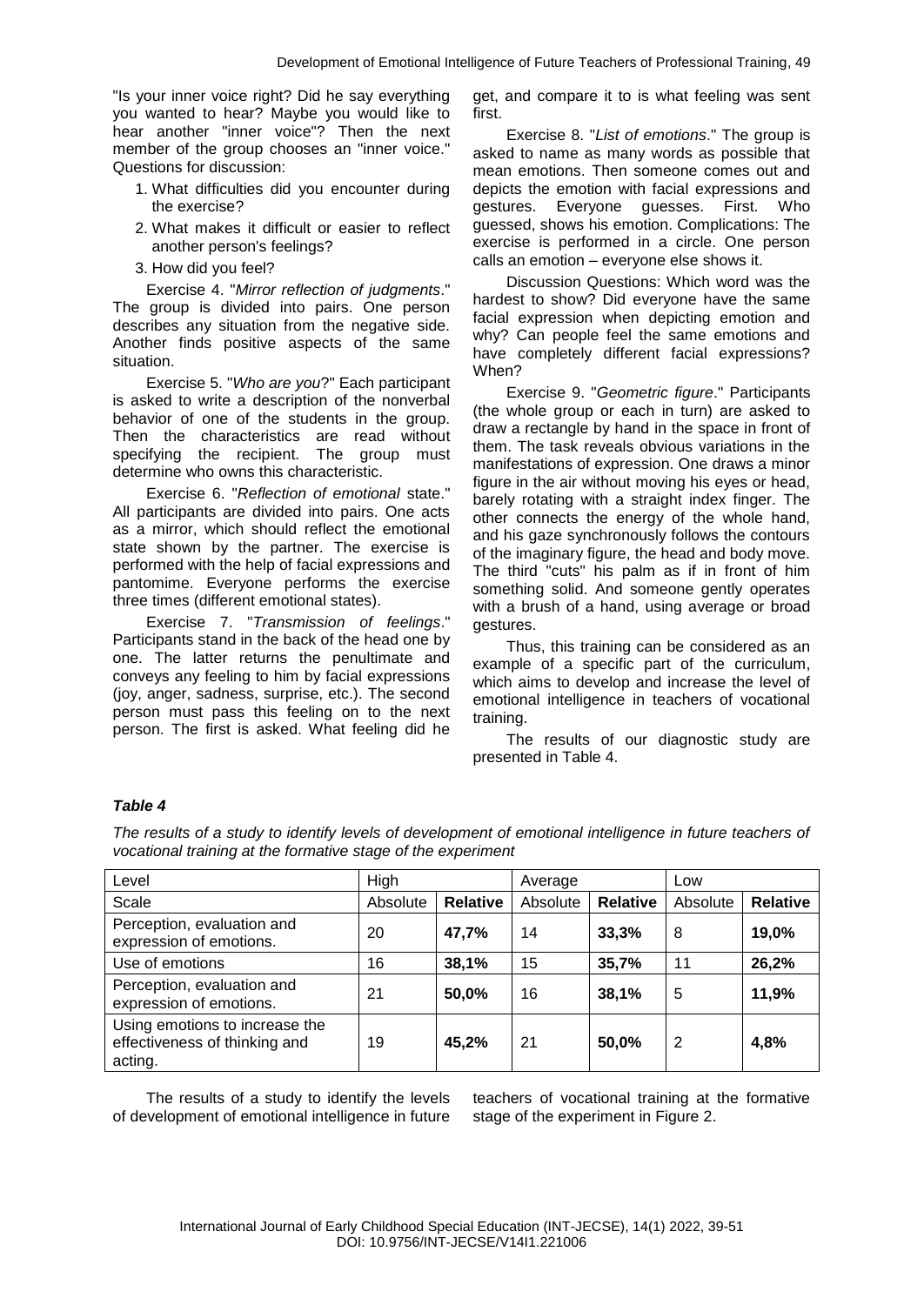

## *Figure 2.*

*The results of a study to identify levels of development of emotional intelligence in future teachers of vocational training at the formative stage of the experiment*

The results of the experimental study allow us to conclude that the increase in the high level of formation of emotional intelligence on the scale "Perception, evaluation and expression of emotions" occurred by 35.7% (from 12.0% to 47.7%), with an average level decreased by 9,3% (from 24.0% to 33.3%). Significant changes can be observed at a low level – 52.0% (from 64.0% to 12.0%). The results of the study of the level of formation of emotional intelligence on the scale "Using emotions to improve the effectiveness of thinking and acting" suggest that there have been significant changes in the formation of high level by 21% (from 18% to 39%), with an average level increased by 19.1 % (from 19.0% to 38.1%). Significant changes are observed at a low level of 23.8% (from 50.0% to 26.2%). Based on the analysis of the results of the experimental study on the scale "Understanding and analysis of emotions," the number of respondents who reached a high level increased significantly by 38% (from 12.0% to 50.0%), the number of people with an average level increased by 9.6% (from 28.5% to 38.1%). The low-level indicators changed the most significantly by 47.6% (from 59.5% to 11.9%). Data on the scale "Conscious management of emotions for personal growth and improvement of interpersonal relationships" also changed significantly, namely at a high level increased by 23.8% (from 21.4% to 45.2%), with an average level of 16.7% (from 33.3% to 50.0%), the number of people with a low level decreased by 40.4% (from 45.2% to 4.8%).

#### **Conclusion**

Based on the theoretical and empirical analysis results, it can be argued that one of the necessary skills of modern specialists in various specialties is emotional intelligence. In addition, the modern labor market needs workers with a

set of technical, soft, and social skills that can change according to the job requirements. Therefore, investing in skills development is a critical factor in a country's economic growth and competitiveness.

To determine the level of development of emotional intelligence, we used the method of D. Mayer, P. Selovey, and D. Caruso – MSCEIT, V2.0 (The Mayer Salovey Caruso Emotional Intelligence Test) is a standardized test for measuring emotional intelligence. This technique refers to "ability models," where emotional intelligence is defined as a set of abilities that are measured by tests that consist of tasks with correct and incorrect answers.

Our proposed exercises for the development of emotional intelligence of future teachers of vocational training depend on creating a favorable environment and psychological climate in the educational institution. A new view on solving the problem of the place and role of emotional intelligence in the structure of professional activity of the future teacher of vocational training is offered.

*The prospect of further research* is to implement issues related to the development of EI in multidisciplinary training programs for future professionals.

#### **References**

- Ampleeva, O.M. (2013). Emotional intelligence in the structure of professional activity of a psychologist. *PhD thesis in Psychology: 19.00.01. Odessa, 219.*
- Bantysheva, O.O. (2017). Psychological features of emotional intelligence of adolescents prone to victim behavior. *PhD thesis in Psychology: 19.00.07, pedagogical and psychological age, Social and behavioral sciences. Kyiv, 305.*
- Bialik, M., & Fadel, C. (2018). Knowledge for the Age of Artificial Intelligence: What Should Students Learn? https://curriculumredesign.org/wpcontent/uploads/C CR\_Knowledge\_FINAL\_January\_2018.pdf